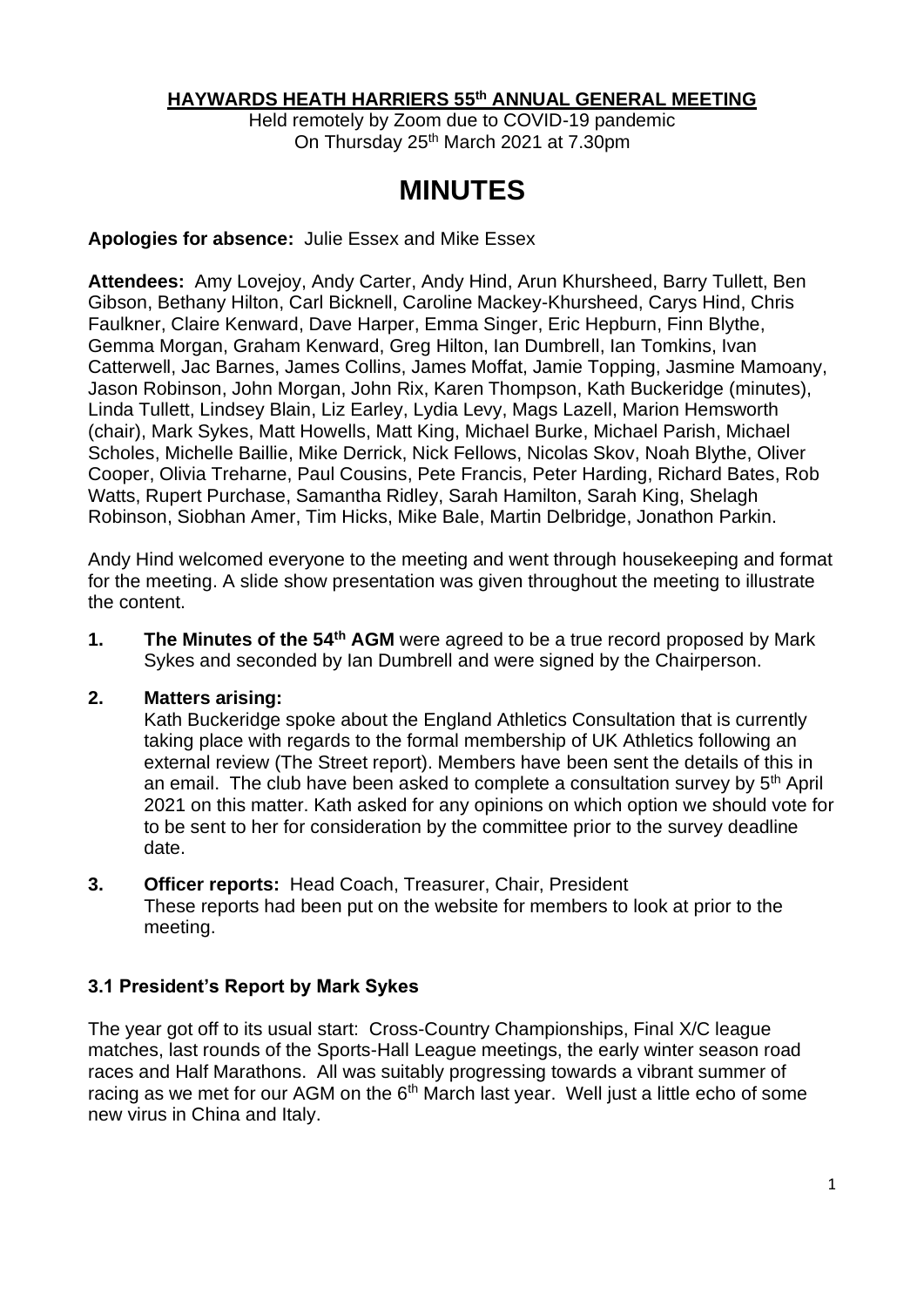What little did we know. Grounded, confined to barracks...call it what you will...progressively between 16<sup>th</sup> and 23<sup>rd</sup> March we were locked down. Exercise – yes, but not much contact and certainly no more racing/team events. We learned about Zoom. After a month or so of this lonely diet, one of our newer members, Chris Faulkner, gave us a prod about considering some kind of "virtual handicap race". And so, after some thought we launched a virtual race series for members using (mostly) – predefined routes using GPS and Strava's segment leader functionality. The ideas we had, grew and grew; with results cut from every angle – speed, age bands, Age grading…against target…You could only win the latter once.

As time progressed, we introduced some team-based competition – firstly a 6 leg version of the SDWR and then one based around our summer Blackcap handicap run. We repeated a version of the latter in December when we honoured Chris Smith by joining with over 170 runners from ourselves, BHR, Lewes and Phoenix. Our expertise had filtered North and in August we ran a challenge against Bridlington road runners: 5k, 1mile and a lot of book-cooking led to an honourable tied result. Our Juniors wanted in on the activity, so we ran a couple of summer holiday events for them too.

| VR #            | Window     | <b>Activity</b>               |
|-----------------|------------|-------------------------------|
|                 | 5 May      | Quiznight                     |
| 1               | 8-10 May   | 5k                            |
| 2 <sup>1</sup>  | 22-25 May  | 10k                           |
| 3               | 5-7 June   | 5k                            |
| $\overline{4}$  | 20/21 June | 6 Leg SDWR                    |
| 5               | 3-5 July   | Blackcap 5m + Team event      |
|                 | 20-26 July | Junior 2k                     |
| 6               | 24-26 July | 5k & Bridlington RR Challenge |
| $\overline{7}$  | 7-9 Aug    | 10k                           |
|                 | 21-31 Aug  | Junior AG Challenge           |
| 8               | 23-29 Nov  | 5k                            |
|                 | 24 Nov     | Quiznight 2                   |
| 9               | 5-13 Dec   | Blackcap 5m Chris Smith team  |
|                 |            | Challenge                     |
|                 |            | (with BHR, Lewes, Phoenix)    |
| 10 <sup>°</sup> | $1-10$ Jan | Lindfield 5m (incl EA RR)     |
| 11              | 18-21 Feb  | 10k                           |
| 12 <sup>2</sup> | 25-28 Mar  | 10 <sub>m</sub>               |
| 13              | 22-25 Apr  | НM                            |

It's quite a busy programme when you look back at it

"Just racing" was only part of the story. We also wanted to keep a certain "club spirit" going at the same time and communication/Social Media was integral to that: Strava Kudos and Comments, Beetroot Chat on Whatsapp and regular and "interesting" reporting on the Website News. Rather than rather staid AW style reporting we tried to keep a current of humour running with a variety of "guest" journalists giving commentary. Many thanks to hacks young & old, sober or sotted, identified or mysterious who wrote with wit and diligence.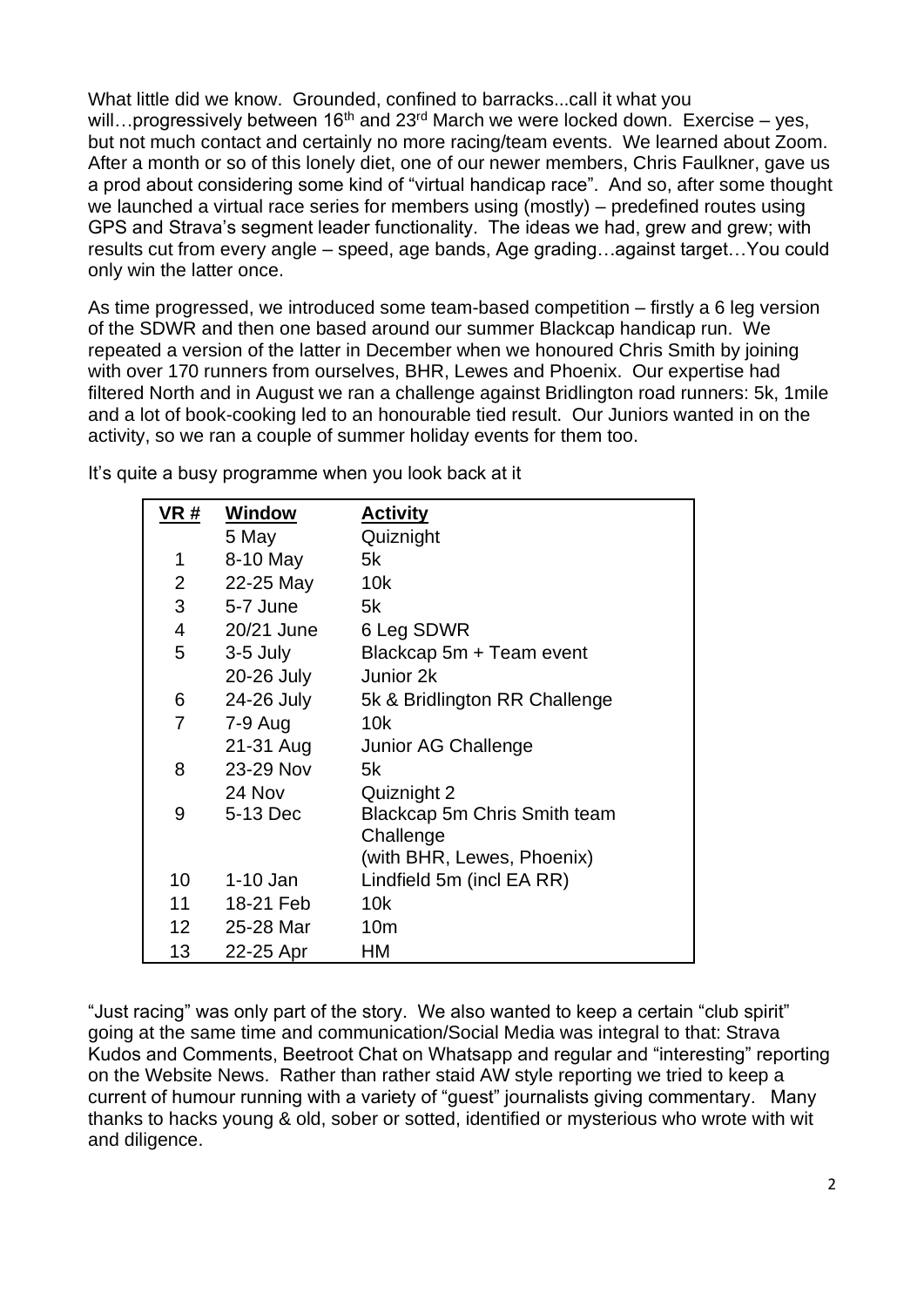Also, Many Thanks to the following members who contributed in various ways to the whole "non-conventional" programme in 2020 with route planning, route piloting, writing up instructions and safety reviews, managing entries and teams, processing results, making commentary: Marion, Martin, Andy Hind, Ben & Hannah Gibson, Ian Dumbrell, Chris Faulkner, Rob Watts, John Rix, Linda Tullett.

I haven't mentioned our coaches, group leaders and their tremendous response to working with members in these "interesting" times, only because others have said more about that already. 2020 will go down as one of our more unusual years. However, with the spirit and creativity that exists inside the club it's clear that it is in good hands.

## **3. 2 Chair's Report by Marion Hemsworth**

- A year ago, March 2020 we held our AGM and Awards evening at St Francis Social Club as usual. Elbow bumps were a novelty, but otherwise we had no idea what was to come and what a strange year it would be
- So, let's look forward to the rest of 2021 and beyond. I believe the past year has shown us what amazing members we have, and how special the club is to all of us. I am hopeful that, not only will we be able to resume training and start organising and participating in our usual events soon, but there will also be new ventures happening as well. Everyone can't wait to get together and celebrate socially too
- Thank you to all those who have kept us amused and busy in 2020. Such a range of Virtual Races which Mark talks about in his report – but probably won't mention his own part in this. A huge amount of work went into these races. Many members also took part in the quizzes we held in 2020. Again, a great effort from Josh Franks, Rob Watts, Mags Lazelle, Andy Hind and Ben Gibson. Thank you.
- Head Coach Mike Bale has led from the front in keeping us all training with excellent leadership from Martin on the endurance side, and Linda with the juniors, plus the rest of the run leaders and coaches. It has not been at all easy observing government and England Athletics guidelines, while wanting to keep fit and active in the way we are used to. We are very grateful to all those who have helped. Mike has detailed this in his report
- Sadly, in the latter part of 2020, we lost two key members, our sprints coach, Bob Ruff, and international mountain runner, Chris Smith. We miss them both but will treasure the contribution they made to the club for many years to come
- Thanks to Rob Watts and Andy Hind, 2021 will see a reappearance of an old favourite, when our much-loved newsletter, 'The Highwayman', returns in a new format. Watch this space for further news. Meanwhile, catch up on old editions on the website. Thank you to John Rix for all the painstaking scanning and uploading
- During 2020, committee meetings were held on Zoom and I would like to thank all the members for staying positive and for their hard work Andy Hind has moved our communications a long way forward with a smarter website and social media presence. Mike Parish has kept an eye out for any members who have been struggling during the pandemic, with his kind words and positivity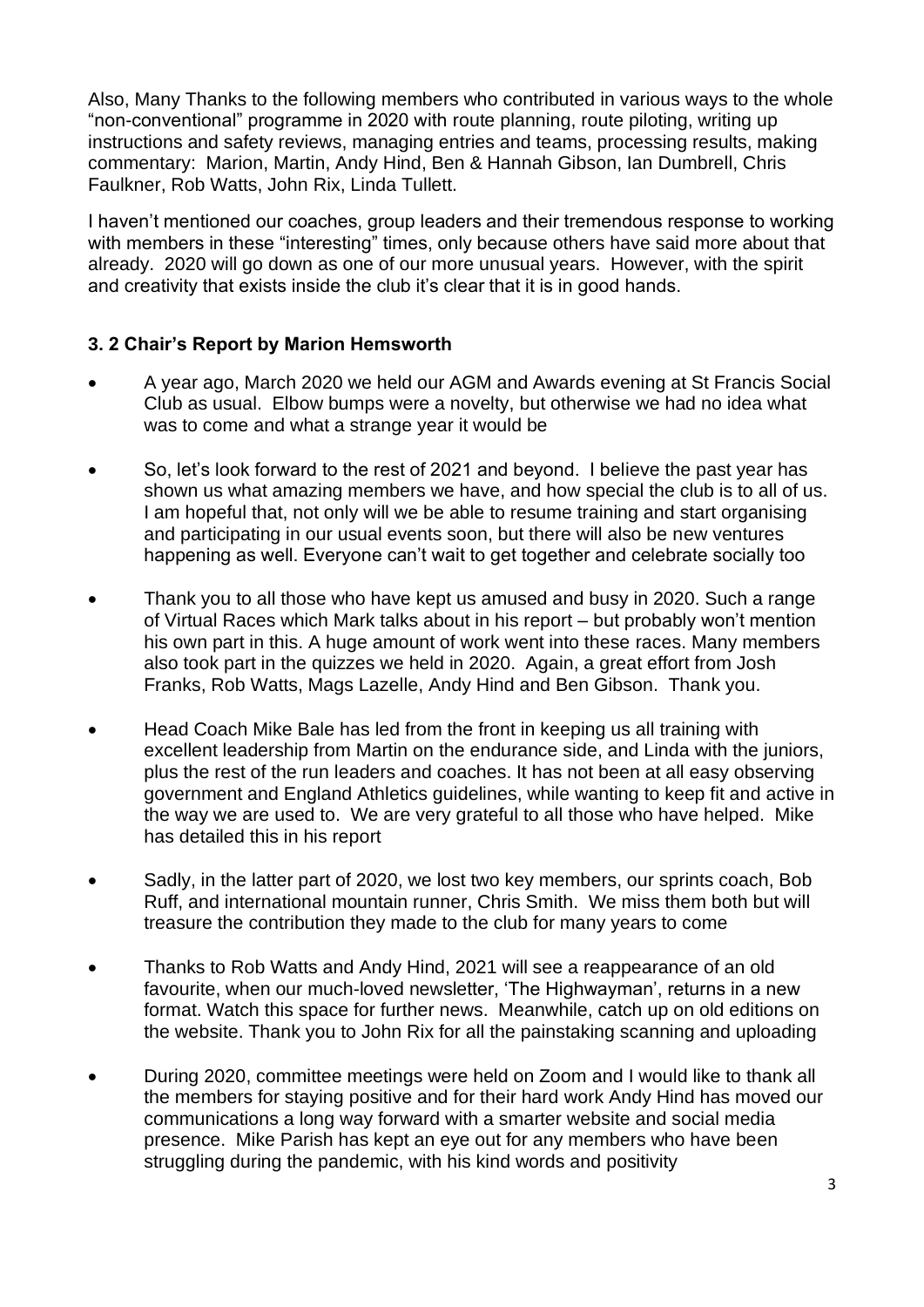- The Track Project is still alive but 2020 has seen little progress. The good news is that all parties are still on board, so we hope for greater action in 2021
- Lastly, the Awards. This year we decided it wouldn't make sense to award our traditional prizes, as competition was almost non-existent. So, instead, we will highlight and reward those who have helped to keep the Beetroot flag flying in 2020. See you on the  $25<sup>th</sup>$  to find out who did what!

## **3.3 Treasurer's Report for Financial Year 2020 by John Rix**

Thank you Madam Chair and good evening to all Harriers.

You will no doubt have already been to the website and studied both the Accounts and my Report so I will just give a brief overview of cash and membership trends.

But first, some key points as we trod water in 2020:

- When the committee met to set fees in April last year lockdown was in place and any short-term expenditure – hiring of venues, etc – was unlikely. So, it was decided to collect no fees until there was a clearer picture of how things would pan out
- In September the decision was made to set fees such that we would hopefully remain cash-neutral for the year. This calculation set fees at half rate
- All our Events were cancelled with a great loss income
- But there was some investment in coaching LiRF courses

Here are the last five years' worth of accounts (shown on slide)– yes, the print is a tad on the small side but those who are really interested will have gone to the website.

Here in larger print are the bottom-lines for the last nine years' worth of Accounts.

|                                   | 2012     | 2013     | 2014                 | 2015     | 2016     | 2017                 | 2018  | 2019          | 2020 |
|-----------------------------------|----------|----------|----------------------|----------|----------|----------------------|-------|---------------|------|
| <b>Events</b>                     | 1.583    | 1.866    | 1.634                | 2.215    | 2.704    | 3.381                | 4.590 | 6.868         | -394 |
| Operating: Surplus (+) / Loss (-) | $-1.560$ | $-2.556$ | -51                  | $-3.197$ | $-1.273$ | -4.946               | 3.055 | 2.504         | 598  |
| Overall: Surplus (+) / Loss (-)   | 23       | $-690$   | 1.629                | $-983$   | 1.432    | $-1.564$             | 7.645 | 9.372         | 204  |
|                                   |          |          |                      |          |          |                      |       |               |      |
| Cash @ Year End                   | 20.235   |          | 19,544 21,173 20,191 |          |          | 21,622 20,058 27,704 |       | 37.076 37.280 |      |

- Second row of figures shows to what extent Fees cover our everyday expenses not the case for the first six years
- Our Events hopefully make up for any shortfall such that we increase our cash balance every year – again, not the case for the first six years
- In 2018 the committee embarked upon a plan to increase our cash reserves so that if the *Track Project* were to come to fruition, we would have something to contribute. As a result, all fees were raised substantially, with a further rise for Juniors in 2019
- Two further Events were added: Wakehurst Willow in 2017 (NB: 2016 proceeds were all for charity) and Redwood Run in 2019
- So over 2018 and 2019 some £17k was added to our reserves through increased fees and our new sell-out events …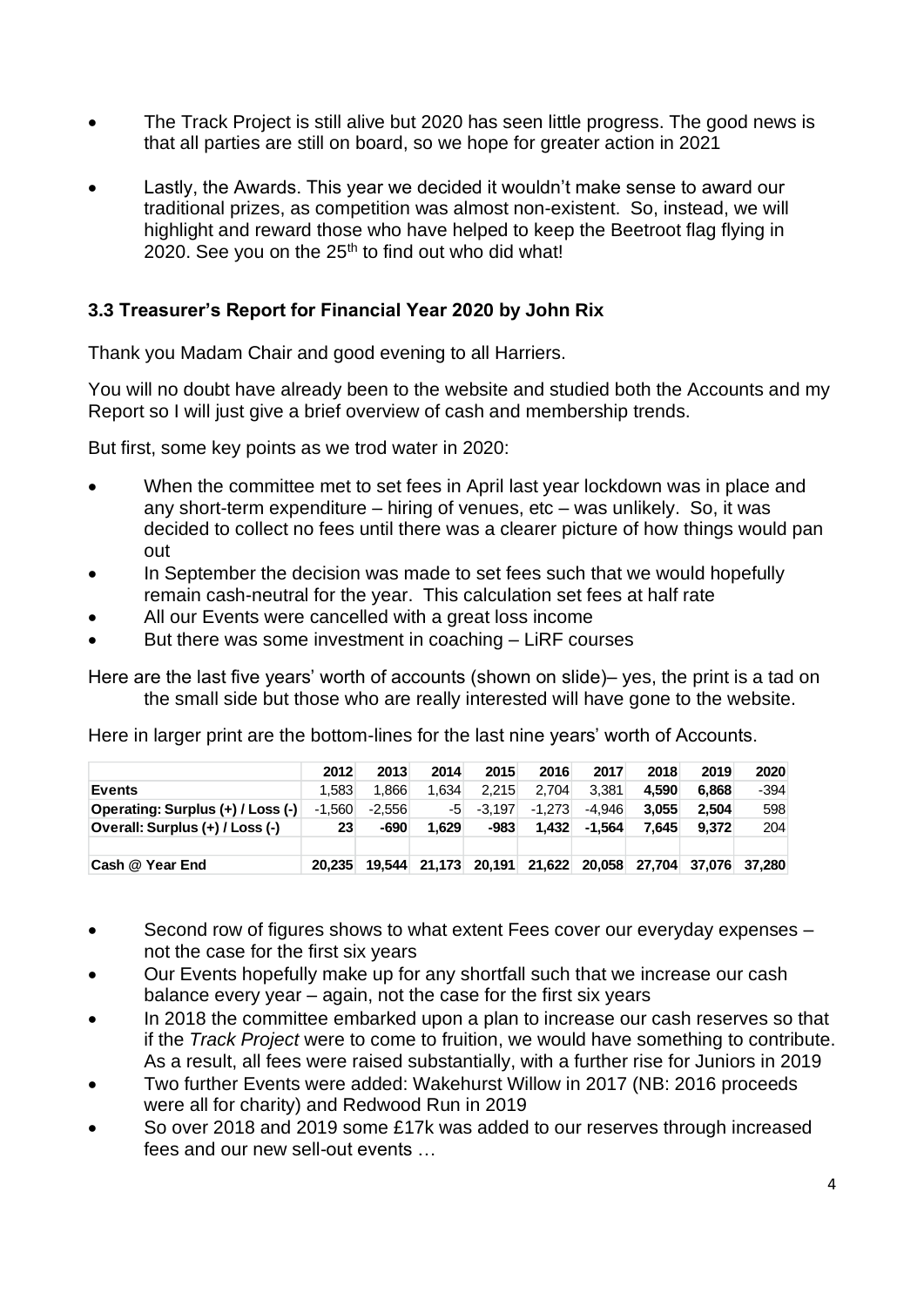• … Back to 2020 and you will see that the half-rate fees meant we did in fact hold our cash reserves unchanged during 2020 as planned.

|                  | 31/12/18 |                   | 31/12/19 |    | 31/12/20 |     |    |     |     |
|------------------|----------|-------------------|----------|----|----------|-----|----|-----|-----|
|                  |          | Μ                 | Tot      |    | M        | Tot |    | M   | Tot |
| <b>Junior</b>    | 58       | 85                | 143      | 45 | 76       | 121 | 31 | 61  | 92  |
| <b>Senior</b>    | 43       | 70                | 113      | 35 | 70       | 105 | 35 | 69  | 104 |
| <b>Associate</b> | 5        | $12 \overline{ }$ | 17       | 10 | 18       | 28  | 10 | 14  | 24  |
| <b>O60</b>       | 6        |                   | 17       |    | 11       | 17  |    | 11  | 15  |
|                  | 112      | 178               | 290      | 96 | 175      | 271 | 80 | 155 | 235 |

Here you see the membership figures for the last three years

Membership has fallen, mainly among Juniors.

I have put this slide in to show what goes on behind the scenes. You will see that 16 different invoices types have to be defined to cover all combinations of: Mem Cat; EA fee; Vest. So do have sympathy for Tim if you aren't sent the correct one next month

| <b>Invoice Description</b>                             | <b>Female</b> | <b>Male</b> | <b>Total</b> |
|--------------------------------------------------------|---------------|-------------|--------------|
| Associate - half rate (no EA fee)                      |               |             |              |
| Associate (including club vest but no EA fee)          |               |             |              |
| Associate (no EA fee)                                  |               | 10          | 14           |
| Coach (including EA fee)                               |               |             | 8            |
| Junior/Student - half rate (including club vest but no |               |             |              |
| EA fee)                                                |               |             | 2            |
| Junior/Student (including club vest but no EA fee)     |               |             |              |
| Junior/Student (including club vest and EA fee)        |               |             |              |
| Junior/Student (including EA fee)                      | 29            | 49          | 78           |
| Junior/Student (no EA fee)                             |               | 6           |              |
| Over 60 - half rate (including EA fee)                 |               |             |              |
| Over 60 (including EA fee)                             |               | 10          | 13           |
| Over 60 (no EA fee)                                    |               |             |              |
| Senior - half rate (including club vest and EA fee)    | 4             | 2           | 6            |
| Senior (including club vest and EA fee)                |               | 3           | 3            |
| Senior (including EA fee)                              | 30            | 64          | 94           |
| Senior (no EA fee)                                     |               |             |              |
| <b>Total</b>                                           | 80            | 155         | 235          |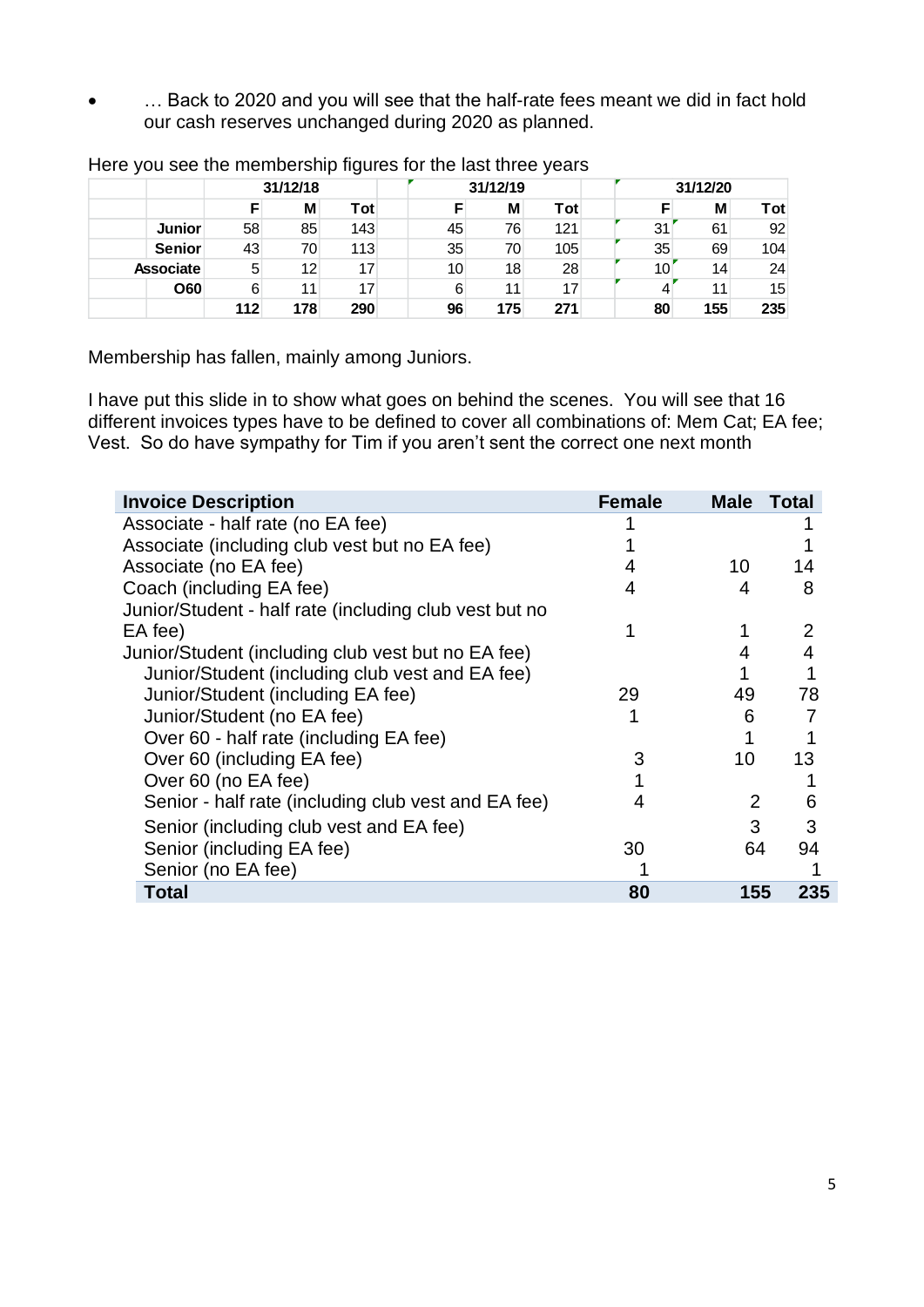| <b>Female</b> | <b>Count</b>   | <b>Male</b> | <b>Count</b>   | <u>Total</u>   | ℅    |
|---------------|----------------|-------------|----------------|----------------|------|
| $9 - 14$      | 23             | $9 - 14$    | 47             | 70             | 29.8 |
| $15 - 19$     | 6              | 15-19       | 16             | 22             | 9.4  |
| 20-24         | $\overline{2}$ | 20-24       | 0              | $\overline{2}$ | 0.9  |
| 25-29         | 1              | 25-29       | 3              | $\overline{4}$ | 1.7  |
| 30-34         | 7              | 30-34       | $\overline{7}$ | 14             | 6.0  |
| 35-39         | 5              | 35-39       | 10             | 15             | 6.4  |
| 40-44         | 7              | 40-44       | 22             | 29             | 12.3 |
| 45-49         | 9              | 45-49       | 11             | 20             | 8.5  |
| 50-54         | 7              | 50-54       | 12             | 19             | 8.1  |
| 55-59         | 6              | 55-59       | 9              | 15             | 6.4  |
| 60-64         | 1              | 60-64       | 6              | 7              | 3.0  |
| 65-69         | 1              | 65-69       | 4              | 5              | 2.1  |
| 70-74         | 4              | 70-74       | $\overline{2}$ | 6              | 2.6  |
| 75-79         | 0              | 75-79       | 4              | 4              | 1.7  |
| 80-84         | 1              | 80-84       | 1              | $\overline{2}$ | 0.9  |
| 85-89         | 0              | 85-89       | 0              | 0              | 0.0  |
| 90-94         | 0              | 90-94       | 1              | 1              | 0.4  |
| 95-99         | 0              | 95-99       | 0              | 0              | 0.0  |
|               | 80             |             | 155            | 235            | 100  |

Finally, the age distribution of our membership

Perhaps one thing to draw out is how few members we have in their twenties – just 6! That's it! All these tables are on the website so if you come up with any questions later do contact me and I'll do my best to answer. Thank you.

Marion Hemsworth stated that Accounts were not checked this year as there was no need for this but that last year they had been checked by Pete Francis and they will be checked next year

Rupert Purchase asked whether the membership fees putting off young families from joining the club and how can we make the club more attractive for family members for younger members joining the club. Linda Tullett advised that main drop off for the juniors is not fees, there are still juniors waiting to join the club and she did not feel the fees were an issue.

The accounts were proposed by Andy Hind and seconded by Jac Barnes. John was thanked for his work last year.

## **3.4 Coach's Report by Mike Bale**

## **Looking back at 2020**

As others will have mentioned 2020 was a singularly different year to any other:

- Jan late March: Training at Warden Park as normal (remember normal?)
- late March late June: Lockdown 1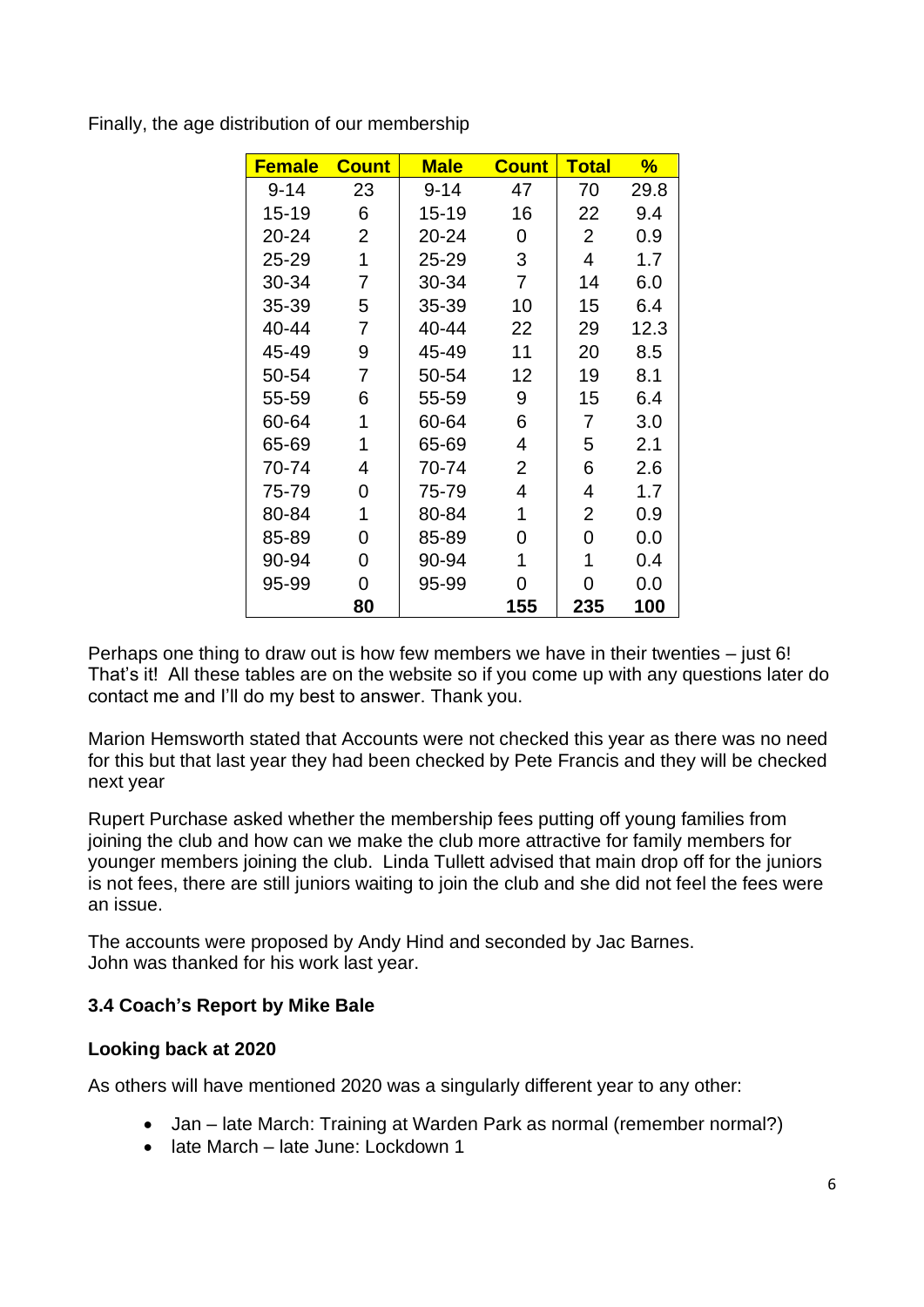- late June October: Training at Whitemans Green under Covid quidelines
- November: Tier 4 Lockdown
- Most of December: Training around Haywards Heath or the Triangle under Covid guidelines
- Late December to date: Lockdown 2

So just 8 months of club training, albeit mostly under Covid restrictions. Hopefully many of you found ways to stay fit, and healthy, during the lockdowns.

## **Forward to 2021**

## Return to Training

The coaches, with committee agreement, have decided there is little point in returning to the Triangle or Warden Park for just 2-3 weeks before we would return to Whitemans Green anyway.

Instead, we would prefer to return to WG as quickly as possible after March 29<sup>th</sup>. Currently we are in discussion with MSDC to establish when we can return. As I write we do not currently have a date but would presume Tuesday 20<sup>th</sup> April would be latest.

Initially we will again be following a guideline of "bubbles of 6", certainly in the absence of any updated guidelines from England Athletics, etc. But we will open training up to a normal regime with no limits of group sizes as and when we can.

## Covid-19 Procedures

When we do start up can I ask everyone please to remind themselves of the Covid procedures we have written and to follow them. No turning up to training if displaying Covid type symptoms, maintaining distance, use the hand sanitiser available, etc.

## General Safety

Please make yourself also familiar with the general safety measures in place, particularly as regards the safety area around the throws sector. This is currently in discussion but hopefully will be decided in time for the AGM (and thus shown in the presentation pack), but if not, it will be in place in time for our return to WG and will be displayed on a notice board.

## Coaches and Running Leaders

Over the last 18 months or more we have become blessed with a substantial number of running leaders (LiRF's). This has been of massive benefit to the Endurance Squad during those periods when we could only train in "bubbles of 6". And they will continue to be a benefit as coaches send groups off on training runs away from WG or WP in the future.

In addition, all the coaches came to the fore to support "bubble of 6" training for the Juniors. This meant that every Junior who wanted could come and train during the periods when we were not in lockdown.

Without the commitment of all our coaches and running leaders we would not have been able to support all the training that happened last summer, and I want to personally thank them all for their hard work.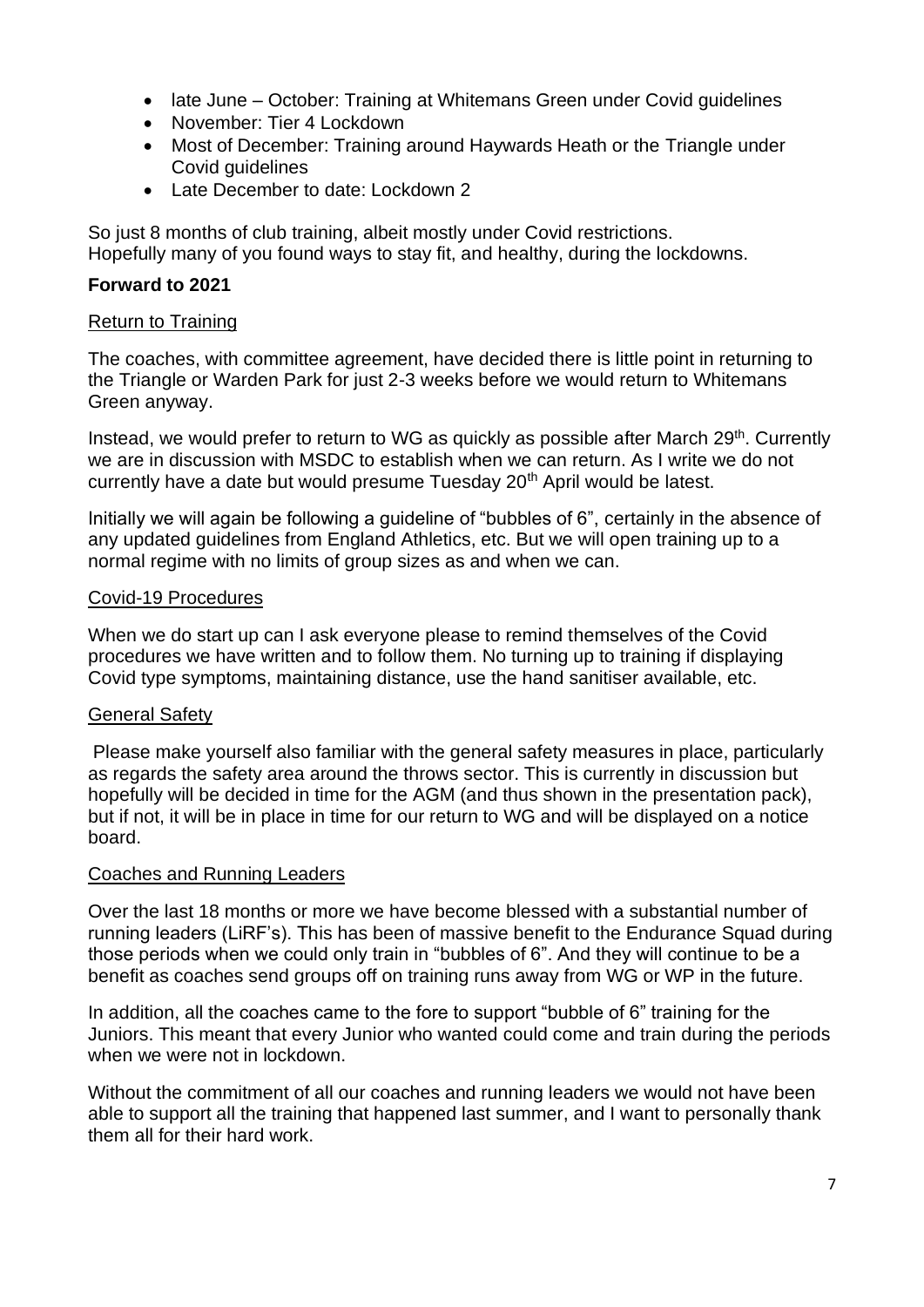Of particular note has to be the hard work and commitment put in by our lead coaches Linda Tullett and Martin Delbridge, who have not only designed and organised the training regimes during those training periods but also provided their athletes with weekly training programmes, etc. to encourage them to keep training and to continue to feel part of the great team that HHH is. I hope everyone has maintained their training and stayed both physically and mentally healthy over this difficult year. Let's hope we will now begin to see the end of it and life will return to normal over the coming months.

Sadly, this year we lost Bob Ruff, one of our coaching stalwarts who had turned out week after week to provide sprints coaching for nigh on 30 years. He will be sorely missed, and we are fortunate indeed to have Lucie Venables to take this responsibility on, with Becky Healy currently working her way through the coaching course to join her.

Lastly, I want to touch on the need for further coaches. We have all too few coaches in the club, just 7 for 235 members, when the recommend ratio of 1:12 would suggest we have 20. And most of those are past retirement age and have been coaching for 20 years or more. We desperately need some younger blood if we are to continue providing our services. This affects both endurance and track & field.

Some of our coaches would like to take 'a step back' but are continuing only because they know there is no replacement. For some time (20 years?) we have not had a middledistance coach and we only have one jumps and one throws coach in the club. If we are to continue to support the Juniors, give middle distance runners the specific training they require and prepare seniors better for all the leagues, we need more coaches.

So, can I ask members to think about the possibility of becoming a coach, even if it does not reflect the event group they themselves compete in. Coaches can be parents as well as athletes, and the existing coaches will be only too keen to mentor and provide support and guidance.

You would not necessarily have to coach every week, so it can be mixed in with your own training. If you have any questions, please come and talk to myself or one of the lead coaches. We will be happy to assist and will appreciate your help. Happy training

## **5. To elect Honorary Officers:**

President – Mark Sykes took the chair. A slide was shown of the members who had put themselves forward for election. The committee were unanimous in wanting Mark Sykes to stay on as President which he has agreed to do. Andy Hind and Marion Hemsworth are putting themselves forward as co-chairs so that Andy can 'experience the role' over the coming 12 months. They will work closely together. Jasmine Mamoany has put herself forward to join the committee again, she was previously a junior member.

- a) Co-Chairs Marion Hemsworth and Andy Hind
- b) Treasurer John Rix
- c) Secretary Katherine Buckeridge
- d) Fixture Secretary- Carl Bicknell
- e) Membership Secretary- Tim Hicks
- f) Head Coach Mike Bale
- g) General Committee Members Ben Gibson, Linda Tullett, Rob Watts and Jasmine Mamoany